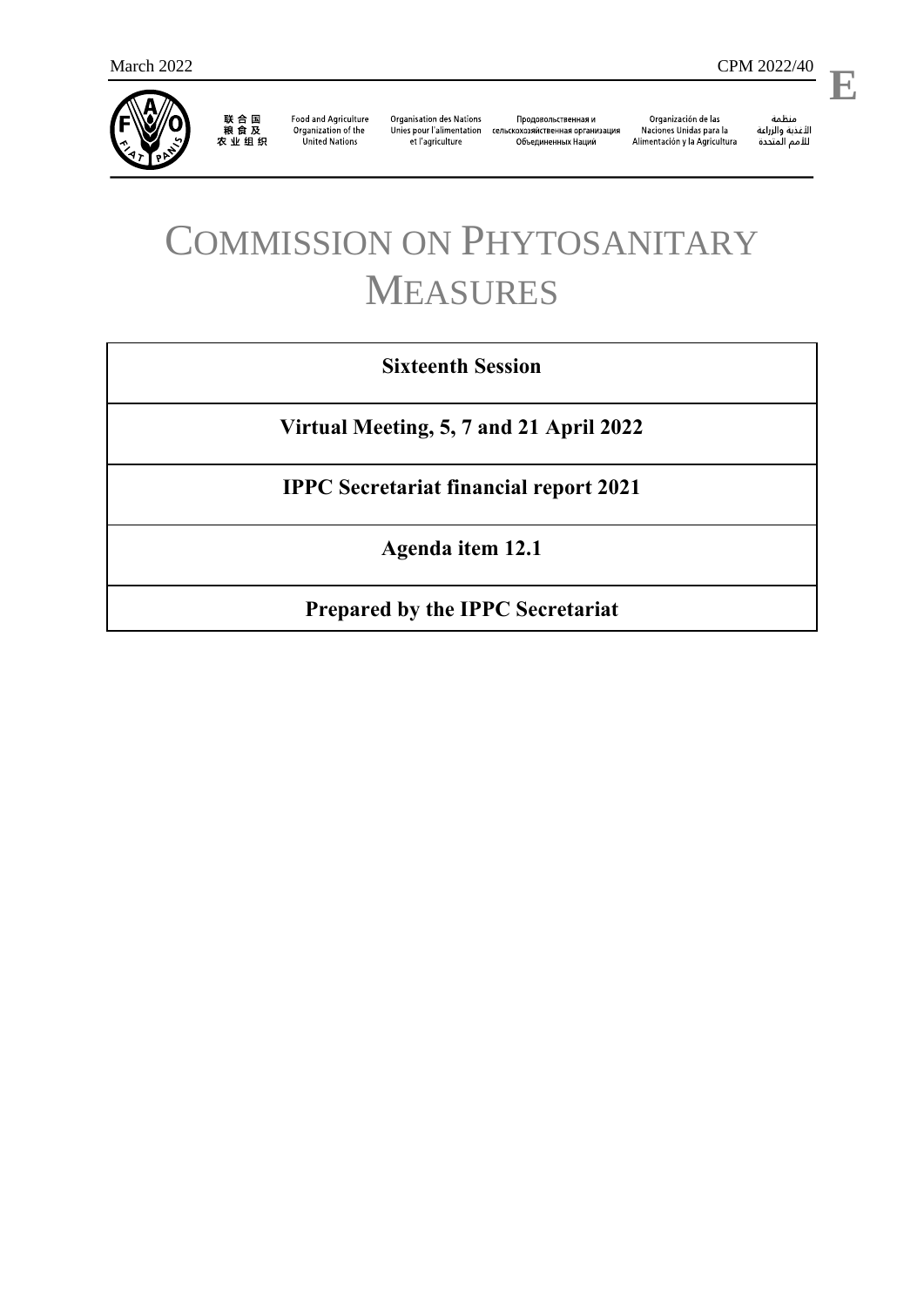### **IPPC Secretariat Financial report for 2021**

# **1. Executive Summary**

- 1. This paper presents the financial report of the International Plant Protection Convention (IPPC) Secretariat for the year ending on 31 December 2021. It includes financial statements for resources available in 2021 from FAO's Regular Programme (RP) budget and the IPPC Extra-Budgetary (EB) Trust Fund sources that were administered by the IPPC Secretariat during the reporting period.
- 2. This financial report is compiled in accordance with guidelines and recommendations from the Financial Committee (FC) of the CPM Bureau. It includes a three-year trend for all figures, their source of funding (RP and EB), and a breakdown of EB resources by project period. Additional financial breakdowns are also included.
- 3. In 2021, total resources available to the IPPC Secretariat amounted to USD 8,671,396, comprised of USD 3,552,343 from FAO RP and USD 5,119,053 from IPPC EB (contributions and carryovers), as shown in Table 1. Total expenditures from both RP and EB sources in 2021 totalled USD 4,374,460, comprised of USD 3,516,539 from FAO RP and USD 857,921 from IPPC EB funds, as shown in Table 1. 2021 Financial year ended with a surplus of USD 35,804 in Regular programme allotment.
- 4. While FAO RP resources are only available for use during the biennium in which they are provided, resources from IPPC EB sources can be carried forward over to the following year, subject to any stipulations included in the respective Trust Fund and project agreements. Consequently, the difference between available resources and expenditures in the given periods is mainly due to carryover of IPPC EB resources that remained available for spending in the following year.

|      |                                                                                                                                    | <b>Available Resources (USD)</b> |              | <b>Expenditures (USD)</b>      |                                                |              |
|------|------------------------------------------------------------------------------------------------------------------------------------|----------------------------------|--------------|--------------------------------|------------------------------------------------|--------------|
| Year | <b>IPPC EB Trust</b><br><b>Funds</b><br>(Contributions,<br><b>FAO RP Budget</b><br>Available project<br>funds and Carry-<br>Overs) |                                  | <b>Total</b> | <b>FAO RP</b><br><b>Budget</b> | <b>IPPC EB</b><br><b>Trust</b><br><b>Funds</b> | <b>Total</b> |
| 2019 | 3,390,049                                                                                                                          | 5,053,547                        | 8,443,596    | 3,394,066                      | 1,463,160                                      | 4,857,226    |
| 2020 | 3,430,378                                                                                                                          | 5,571,918                        | 9,002,296    | 3,328,196                      | 1,369,504                                      | 4,697,700    |
| 2021 | 3,552,343                                                                                                                          | 5,119,053                        | 8,671,396    | 3,516,539                      | 857,921                                        | 4,374,460    |

#### **Table 1. Overall financial resources for the IPPC Secretariat for 2021 in USD**

- 5. As a result of resource mobilization efforts and sound financial management, the IPPC Multi-Donor Trust Fund (MDTF) (Special Trust Fund of the IPPC) remains in surplus (carry-over from 2021 to 2022 is USD 3,289,916 compared to 2020 to 2021 carry-over of USD 2,719,336). In 2021, four Contracting parties made contributions to the IPPC Multi-Donor Trust Fund (Special Trust Fund of the IPPC) (See Table 4).
- 6. In 2021, IPPC Secretariat received approximately USD 990 thousand in In-kind (non-financial). Value of In-kind contributions is the best estimate of the costs incurred for the contributing donors (Table 7).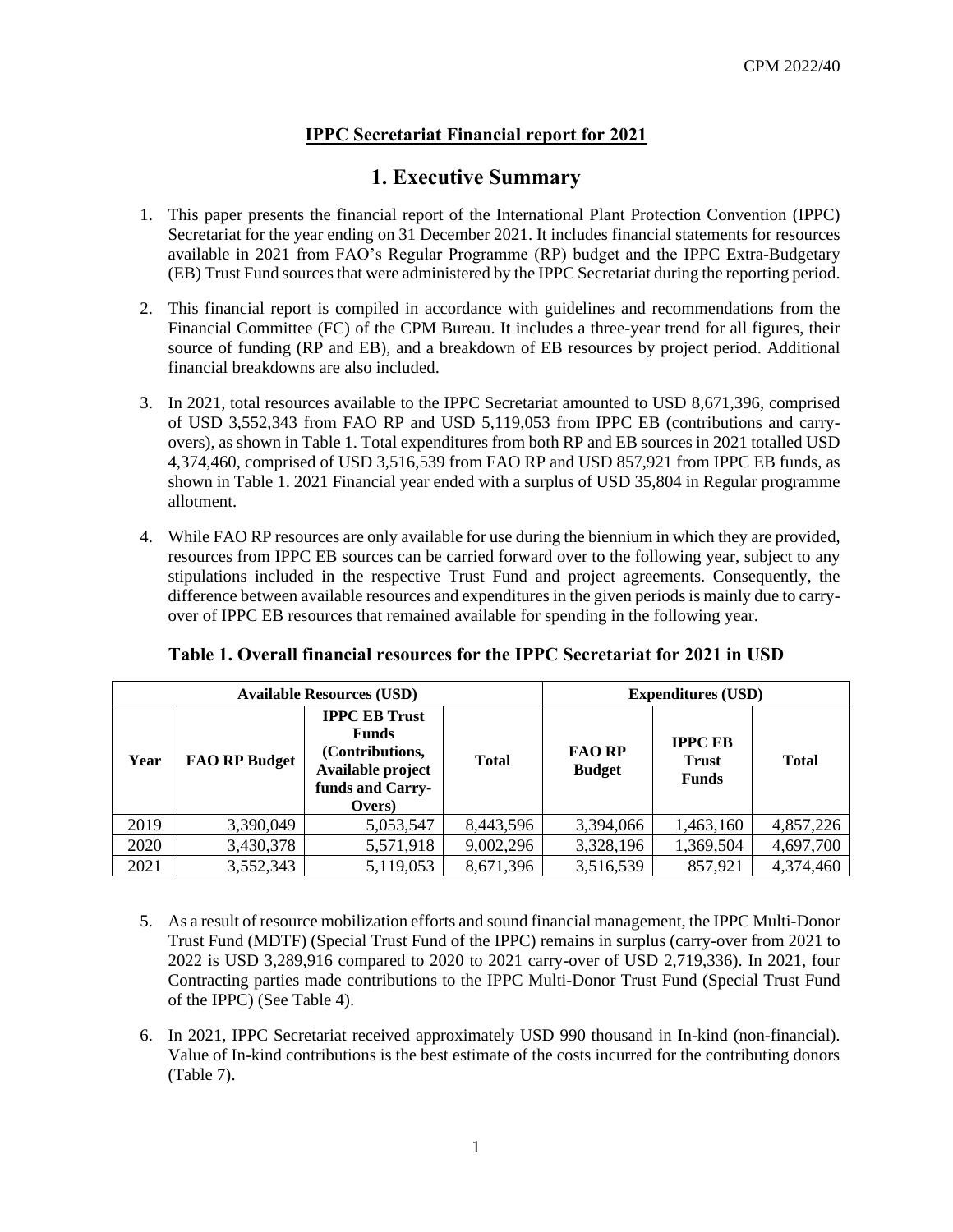7. The 2021 Budget of the IPPC Secretariat for both RP and EB resources was executed in accordance with the "IPPC Secretariat Work Plan and Budget for 2021" presented at CPM-15 (2021).

#### **The CPM is invited to:**

- 1) *note* the Financial Report for 2021 of the IPPC Secretariat;
- 2) *adopt* the Financial Report for 2021 of the IPPC Multi-Donor Trust Fund (Special Trust Fund of the IPPC) (Table 4);
- 3) *encourage* contracting parties to contribute to the IPPC Multi-Donor Trust Fund (Special Trust Fund of the IPPC) and IPPC Projects, preferably on an ongoing basis;
- 4) *thank* contracting parties which contributed to the IPPC Secretariat's programme of work in 2021.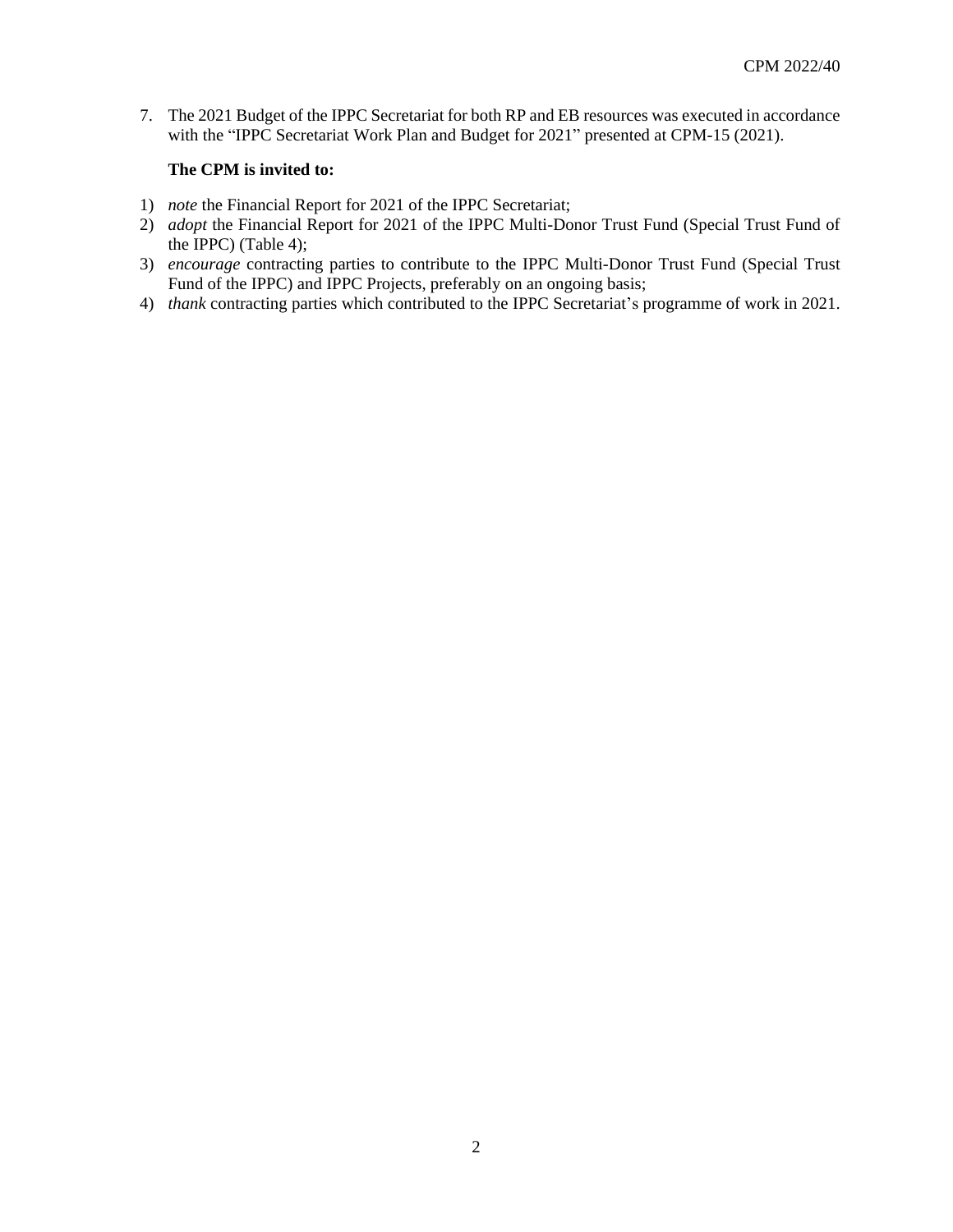#### **2. FAO Regular Programme**

8. In 2021, FAO RP resources allocated for the IPPC Secretariat amounted to USD 3,552,343 (Fig 1), as per FAO's 2020-2021 Biennial Programme of Work and Budget approved by the FAO Council in 2019 at the level of USD 6.9 million.



*Figure 1. The FAO Regular Programme contribution vs. expenditures for 2019-2021 period (range between USD 2.5 to 3.6 million has been augmented for better graphical representation)*

9. In 2021, total FAO RP expenditures of the IPPC Secretariat amounted to USD 3,516,539.



*Figure 2. The FAO Regular Programme expenditures by expense type for 2021 (USD)*

10. Out of the total FAO RP expenditures in 2021 (USD 3,516,539), USD 2,608,495 related to personnel costs (professional and general service staff and consultants), USD 741 was spent on travel and USD 796,272 was used for contracts, translation and interpretation costs and USD 111,031 was spent on Other costs. In line with recommendations of the Financial Committee (FC), Table 2. shows a detailed breakdown of the FAO RP expenditures.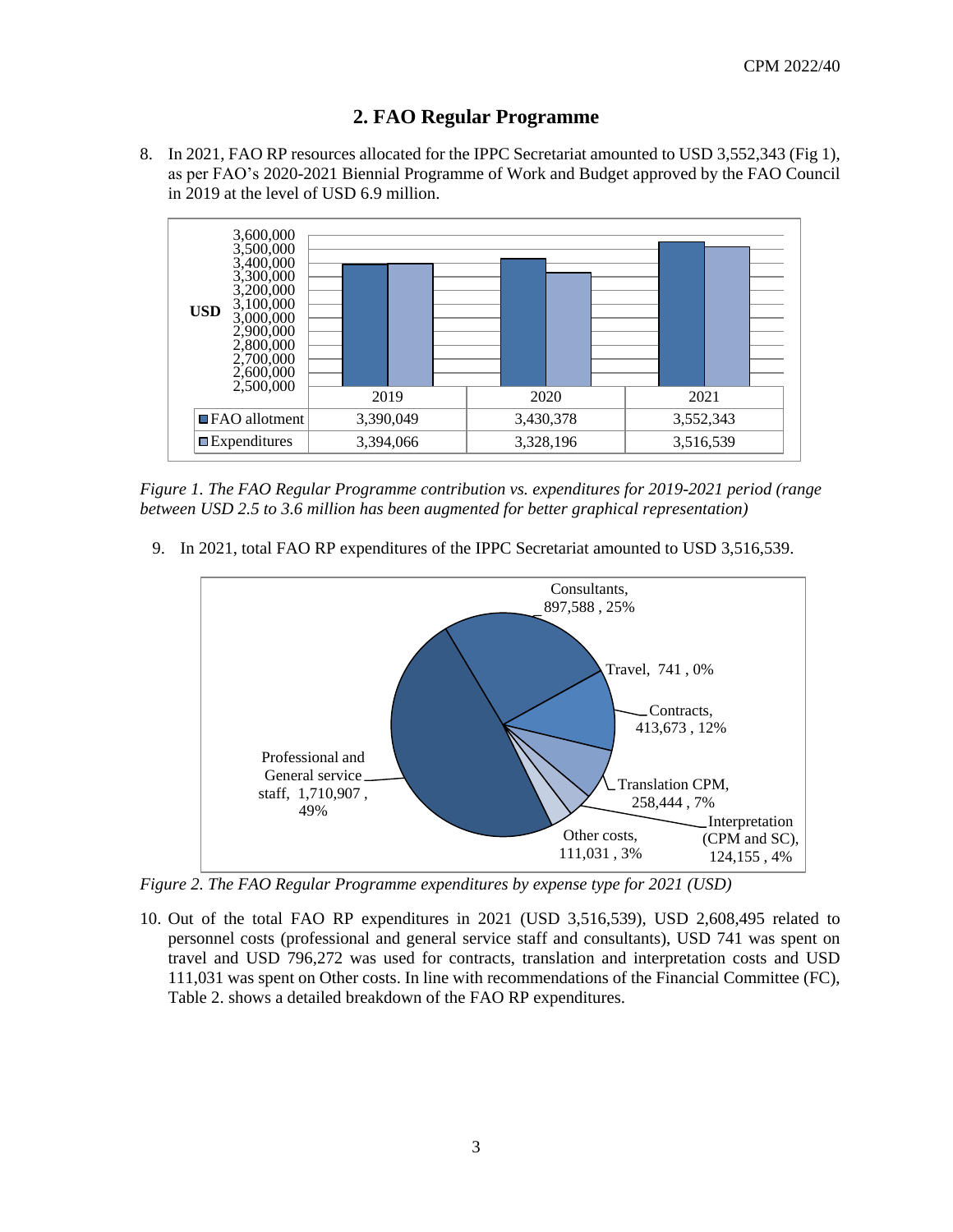| Cost type                              | 2019      | 2020      | 2021      |
|----------------------------------------|-----------|-----------|-----------|
| Professional and General Service staff | 1,806,832 | 1,951,156 | 1,710,907 |
| Consultants                            | 694,099   | 717,355   | 897,588   |
| Travel                                 | 140,772   | 31,870    | 741       |
| Contracts                              | 146,190   | 344,299   | 413,673   |
| <b>Translation CPM</b>                 | 258,596   | 92,990    | 258,444   |
| Interpretation (CPM and SC)            | 211,460   | 39,845    | 124,155   |
| Other costs                            | 136,117   | 150,681   | 111,031   |
| <b>Total</b>                           | 3,394,066 | 3,328,196 | 3,516,539 |

**Table 2. The FAO Regular Programme expenditures by expense type (in USD) for 2021**

11. Table 3. and Fig 3. show a detailed breakdown of the IPPC Secretariat RP expenditures by core activities. Over the last three years, average governance and management costs of the IPPC Secretariat amounted to approximately USD 1.6 million per year. These costs include the organization of meetings of the CPM, Bureau, Financial Committee and Strategic Planning Group, interpretation, translation, temporary staff, catering, meeting travel costs, general management staff salaries, general procurement, communications, financial management, information technology (website and similar), ISPM 15 symbol worldwide registration, and all other costs that are not specifically related to any core activity. Core activities are partially funded by trust fund and project resources (see details in sections below).

#### **Table 3. The FAO Regular Programme expenditures by core activities (in USD) for 2021**

| <b>IPPC Core Activity</b>          | 2019      | 2020      | 2021      |
|------------------------------------|-----------|-----------|-----------|
| Governance/Management/Strategy     | 1,872,917 | 1,676,406 | 2,253,563 |
| <b>Standard Setting</b>            | 762,562   | 714.963   | 746.333   |
| <b>Implementation Facilitation</b> | 758,587   | 936,827   | 516,642   |
| Total                              | 3,394,066 | 3,328,196 | 3,516,539 |

*NB: Distribution of costs by core activities are estimates, while totals remain the same.*



*Figure 3. The FAO Regular Programme expenditures by core activities for 2021 (USD)*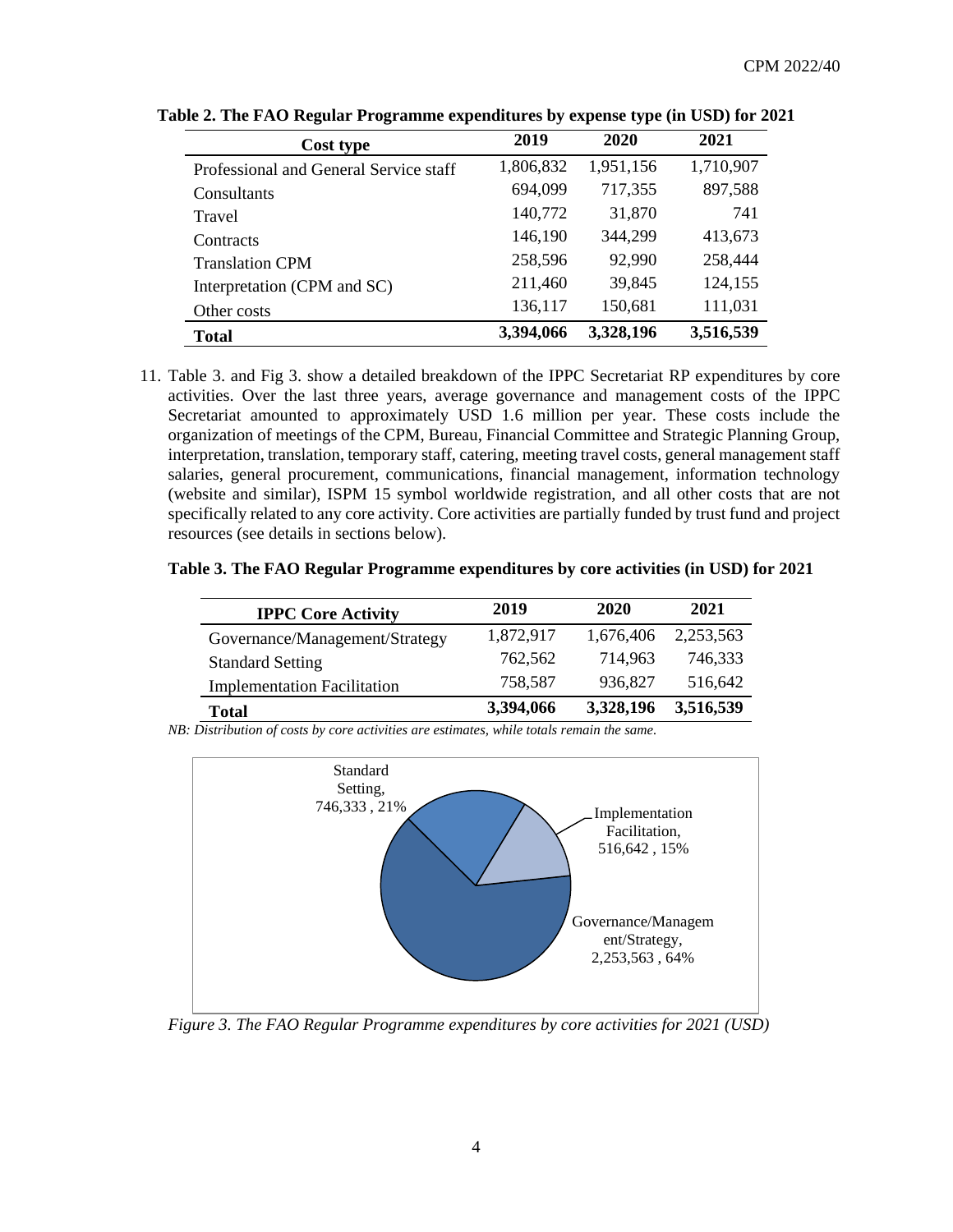#### **3. IPPC Multi-Donor Trust Fund (Special Trust Fund of the IPPC)**

12. As shown in Fig. 4., the IPPC Multi-Donor Trust Fund (MDTF) contributions in 2021 amounted to USD 643,475, which represents 85% compared to 2020. In 2021, four Contracting parties made contributions to the IPPC Multi-Donor Trust Fund.



*Figure 4. The IPPC Multi-Donor Trust Fund contributions vs. expenditures for 2019-2021*

13. The IPPC Secretariat would like to thank all the contracting parties for their contributions to the IPPC Multi-Donor Trust Fund (Special Trust Fund of the IPPC). These generous contributions allow IPPC to expand its capacity and deliver better services to contracting parties. Contracting parties are invited to continue to contribute to the Trust Fund in light of the IPPC's broadened programme of work.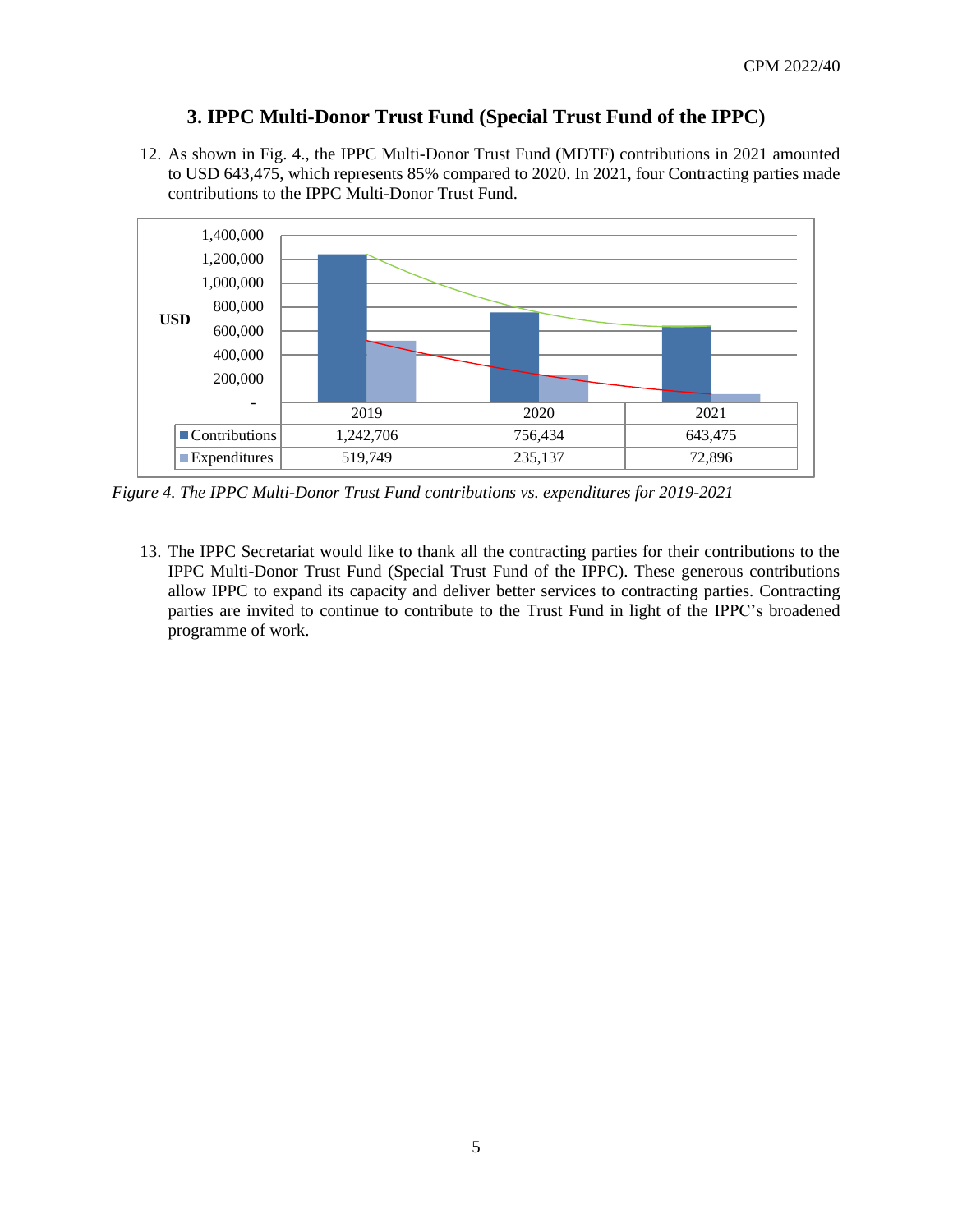| <b>Contributions</b> | 2004-2018 | 2019      | 2020    | 2021    |
|----------------------|-----------|-----------|---------|---------|
| Australia            |           | 17,495    |         | 155,340 |
| Canada               |           |           | 180,525 | 181,388 |
| Ireland              |           | 113,766   | 170,937 |         |
| France               |           | 284,091   |         |         |
| New Zealand          |           | 150,000   |         |         |
| Kenya                |           | 10,000    |         |         |
| Republic of Korea    |           | 148,485   | 222,962 | 207,033 |
| Switzerland          |           | 200,401   |         |         |
| <b>USA/NAPPO</b>     |           | 205,000   | 175,000 | 100,000 |
| United Kingdom       |           | 77,586    |         |         |
| Other                |           | 35,882    | 7,010   | $-286$  |
| <b>Total</b>         | 7,011,311 | 1,242,706 | 756,434 | 643,475 |

**Table 4. The IPPC Multi-Donor Trust Fund Contributions vs. Expenditures (in USD) for 2021**

| <b>Expenditures by Cost type</b>       | 2004-2018* | 2019    | 2020      | 2021   |
|----------------------------------------|------------|---------|-----------|--------|
| Professional and General service staff |            | 17,352  | 99,335    | 17,661 |
| Consultants                            |            | 99,209  | 94,500    | 32,372 |
| Travel                                 |            | 47,073  | 2,831     | 786    |
| Contracts                              |            | 303,809 | $-37,885$ | 983    |
| GOE (translation, interpretation,      |            | 18,313  | 18,205    | 16,751 |
| other)                                 |            |         |           |        |
| Other (FAO Support costs, other)       |            | 33,992  | 58,151    | 4,343  |
| <b>Total</b>                           | 5,536,229  | 519,749 | 235,137   | 72,896 |
|                                        |            |         |           |        |
| <b>Expenditures by Core activity*</b>  | 2004-2018* | 2019    | 2020      | 2021   |
| Governance/Management/Strategy         |            | 130,369 | 235,137   | 72,896 |
| <b>Standard Setting</b>                |            | 16,315  |           |        |
| <b>Implementation Facilitation</b>     |            | 373,064 |           |        |
| <b>Total</b>                           | 5,536,229  | 519,748 | 235,137   | 72,896 |

**Balance 1,475,082 2,198,039 2,719,336 3,289,916** 

*NB: For ease of reference, prior years (2004-2018) are grouped.*

*\* Distribution of costs by core activities are estimates, while totals remain the same.*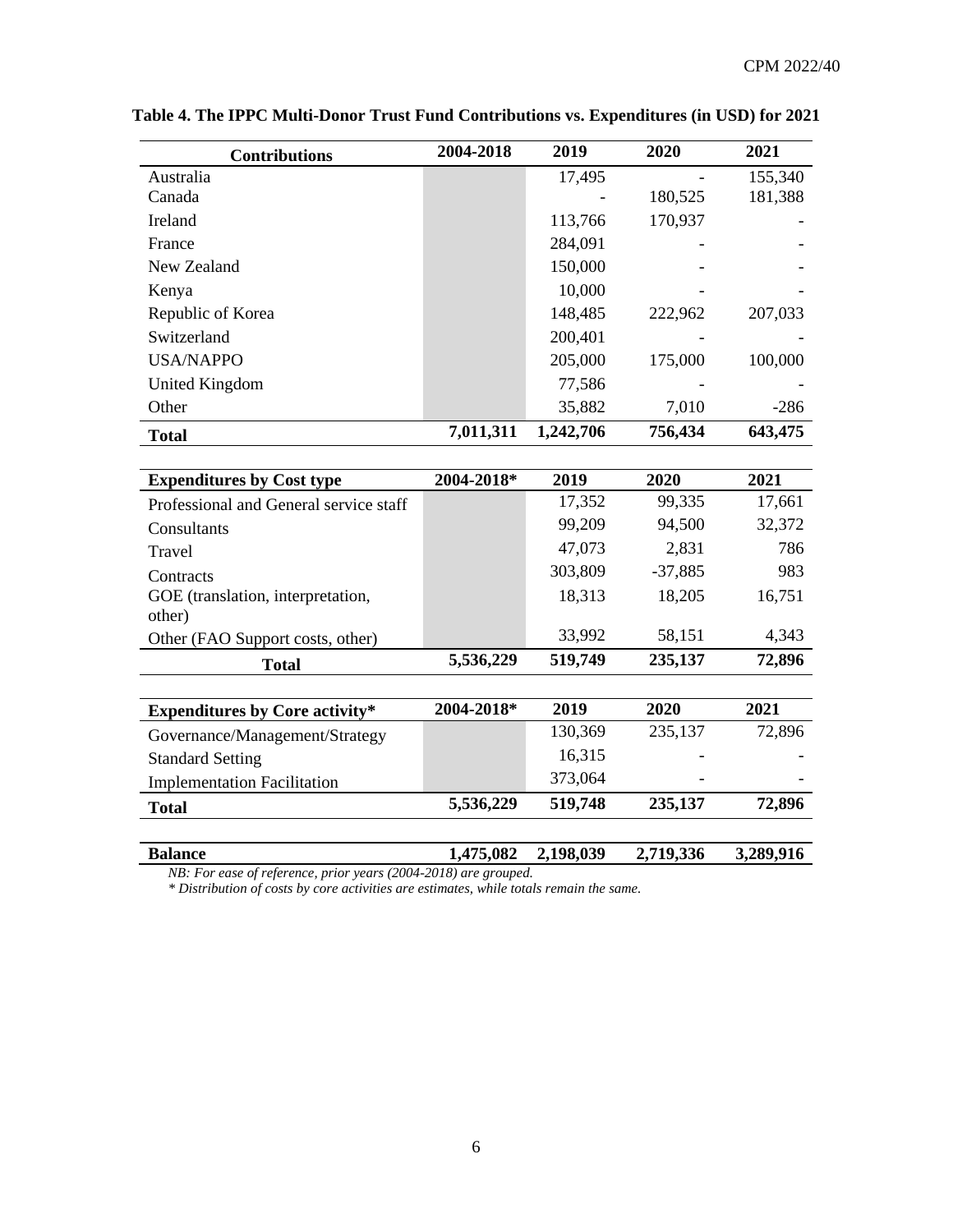| <b>Contracting party/Organization</b>                                                                         | <b>Activity</b>                                  | <b>Balance as of 31</b><br>Dec 2021 |
|---------------------------------------------------------------------------------------------------------------|--------------------------------------------------|-------------------------------------|
| Canada                                                                                                        | <b>CPS</b>                                       | 73,683                              |
|                                                                                                               | eCommerce                                        | 60,789                              |
|                                                                                                               | e-Phyto                                          | 31,546                              |
|                                                                                                               | Sea Containers                                   | 85,484                              |
|                                                                                                               | SSU (EWG Pest                                    | 63,091                              |
|                                                                                                               | <b>Risk Management)</b><br><b>SSU (EWG Risk)</b> | 47,319                              |
|                                                                                                               | Assessment                                       |                                     |
|                                                                                                               | Guidance)                                        |                                     |
| France                                                                                                        | <b>CPS</b>                                       | 71,023                              |
|                                                                                                               | <b>TPG</b>                                       | 71,023                              |
| Ireland                                                                                                       | <b>IPHC/IDPH</b>                                 | 114,766                             |
| Korea                                                                                                         | <b>IFU</b>                                       | 29,931                              |
|                                                                                                               | Asian countries                                  | 19,934                              |
|                                                                                                               | travel<br><b>IPHC</b>                            | 137,195                             |
|                                                                                                               | IC                                               | 100,000                             |
|                                                                                                               | Governance                                       | 70,000                              |
|                                                                                                               | e-Phyto                                          | 56,408                              |
| NAPPO/USA                                                                                                     | Sea Containers                                   | 46,492                              |
| Switzerland                                                                                                   | <b>CPS</b>                                       | 50,000                              |
|                                                                                                               | <b>Emerging pests</b>                            | 37,869                              |
| <b>United Kingdom</b>                                                                                         | <b>IPHC</b>                                      | 77,586                              |
| <b>Balances of 2020 un-earmarked funds</b><br>appropriated by the CPM Bureau decision from<br><b>May 2021</b> |                                                  |                                     |
| Laboratory Diagnostic Networking                                                                              | SSU                                              | 40,000                              |
| Authorization of entities to perform phytosanitary<br>actions                                                 | SSU                                              | 20,000                              |
| Standards Committee training material                                                                         | SSU                                              | 30,000                              |
| Improving the Phytosanitary Capacity Evaluation tool                                                          | <b>IFU</b>                                       | 110,000                             |
| IPP improvement                                                                                               | <b>IST</b>                                       | 200,000                             |
| Scientific Copy-Editor                                                                                        | <b>IST</b>                                       | 80,000                              |
| <b>Communication Specialist</b>                                                                               | <b>IST</b>                                       | 87,066                              |
| ePhyto support for UNICC                                                                                      | ePhyto                                           | 60,000                              |
| <b>Un-earmarked funds from 2021</b>                                                                           |                                                  | 797,344                             |
| Un-earmarked funds from previous years                                                                        |                                                  | 621,367                             |
| <b>Total (USD)</b>                                                                                            |                                                  | 3,289,916                           |

## **Table 5. Structure of the IPPC Multi-Donor Trust Fund carry-over balance from 2021 to 2022**

<sup>14.</sup> For higher transparency and accountability purposes, Table 5. shows the structure of the carry-over balance from 2021 to 2022.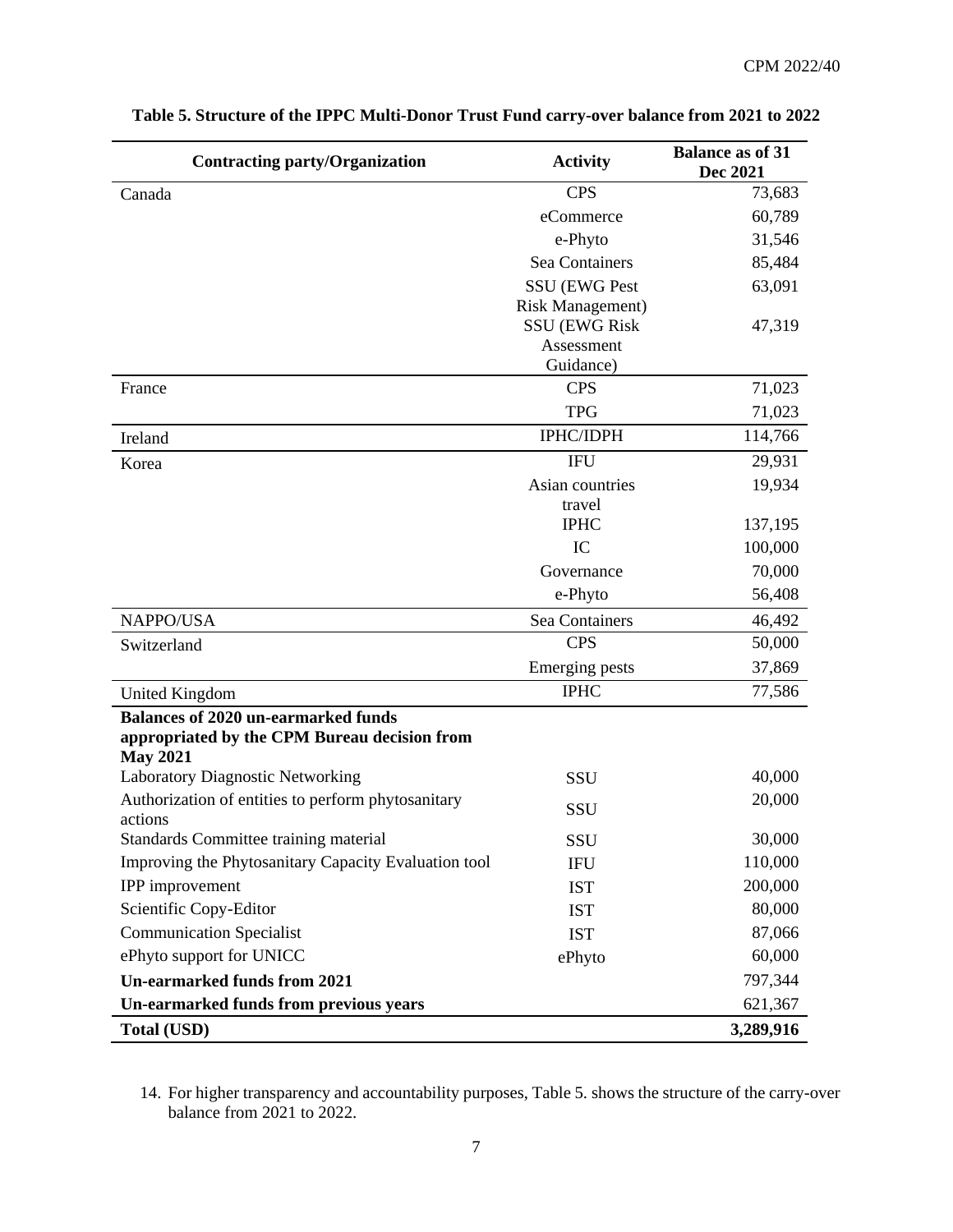#### **4. The IPPC Projects**

15. Based on the Financial Committee (FC) recommendations, Table 6. shows a detailed breakdown of the IPPC Projects (active in 2021) and their budgets, expenditures and balances (at 31 December 2021) operated by the IPPC Secretariat between 2017-2021. Together with the IPPC Multi-Donor Trust Fund (Special Trust Fund of the IPPC), these projects provide essential financial resources for specific IPPC Secretariat activities. In 2021, the IPPC Secretariat administered 6 IPPC Projects and 3 APO programmes. Each project has its specific purpose and all budgets were executed in accordance with the signed agreements. The IPPC Secretariat is committed to execute all the activities within the project scope and budget and meet reporting requirements.

#### **Table 6. The IPPC Projects implemented by the IPPC Secretariat for 2021**

16. The IPPC Secretariat appreciates the generous contributions to the IPPC Projects from contracting parties and relevant organizations which allow the IPPC Secretariat to expand its capacity and deliver better services. Contracting parties and relevant organizations are invited to continue to contribute to IPPC Projects in the light of the increased demands from the Secretariat.

| <b>Project title</b>                                  | <b>Donor</b>  | <b>Status</b><br>at 31<br><b>Dec</b><br>2021 | <b>Start date</b> | <b>End date</b> | <b>Budget</b> | Prior<br>expenditures | 2021<br><b>Expenditures</b> | <b>Balance at 31</b><br><b>Dec 2021</b> |
|-------------------------------------------------------|---------------|----------------------------------------------|-------------------|-----------------|---------------|-----------------------|-----------------------------|-----------------------------------------|
| <b>European Union projects</b>                        |               |                                              |                   |                 |               |                       |                             |                                         |
| <b>EU Support to IPPC</b><br>(GCP/GLO/025/EC)         | EU            | Active                                       | 01/01/2020        | 31/12/2022      | 1,055,556     | 87,330                | 125,792                     | 842,434                                 |
| <b>IRSS Project</b><br>(GCP/GLO/877/EC)               | EU            | Active                                       | 01/02/2018        | 31/05/2022      | 734,715       | 370,078               | 78,113                      | 286,524                                 |
| Support to Strategic<br>Framework<br>(GCP/GLO/040/EC) | EU            | Active                                       | 01/07/2020        | 30/06/2023      | 1,029,989     | 45,549                | 61,472                      | 922,968                                 |
| Other projects                                        |               |                                              |                   |                 |               |                       |                             |                                         |
| <b>Beyond Compliance</b><br>(MTF/GLO/336/STF)         | <b>STDF</b>   | Closed                                       | 01/07/2018        | 30/06/2021      | 568.966       | 309,867               | 87.023                      | 172,076                                 |
| China SSC Project (GCP<br>/INT/291/CPR)               | China         | Active                                       | 24/02/2017        | 31/12/2023      | 2.007.541     | 1,079,126             | 100,337                     | 828,078                                 |
| PCE Nepal<br>(GCP/GLO/478/WBK-F)                      | World<br>Bank | Active                                       | 22/01/2021        | 30/06/2022      | 42,960        | $\Omega$              | 28,870                      | 14,090                                  |
| <b>Secondment and APO</b><br>programmes               |               |                                              |                   |                 |               |                       |                             |                                         |
| <b>MAFF</b> Secodment<br>(GCPT/GLO/102/JPN)           | Japan         | Active                                       | 01/10/2020        | 30/09/2025      | 1.006.180     | 20.984                | 181,314                     | 803,882                                 |
| APO Programme<br>(GCPA/INT/489/FIN)                   | Finland       | Closed                                       | 15/04/2020        | 10/09/2021      | 321,427       | 99,470                | 95,530                      | 126,427                                 |
| APO Programme<br>(GCPA/INT/346/CPR)                   | China         | Closed                                       | 03/09/2018        | 02/03/2021      | 405,127       | 320,384               | 26,574                      | 58,169                                  |
| <b>Total (USD)</b>                                    |               |                                              |                   |                 | 7,172,461     | 2,332,788             | 785,025                     | 4,054,648                               |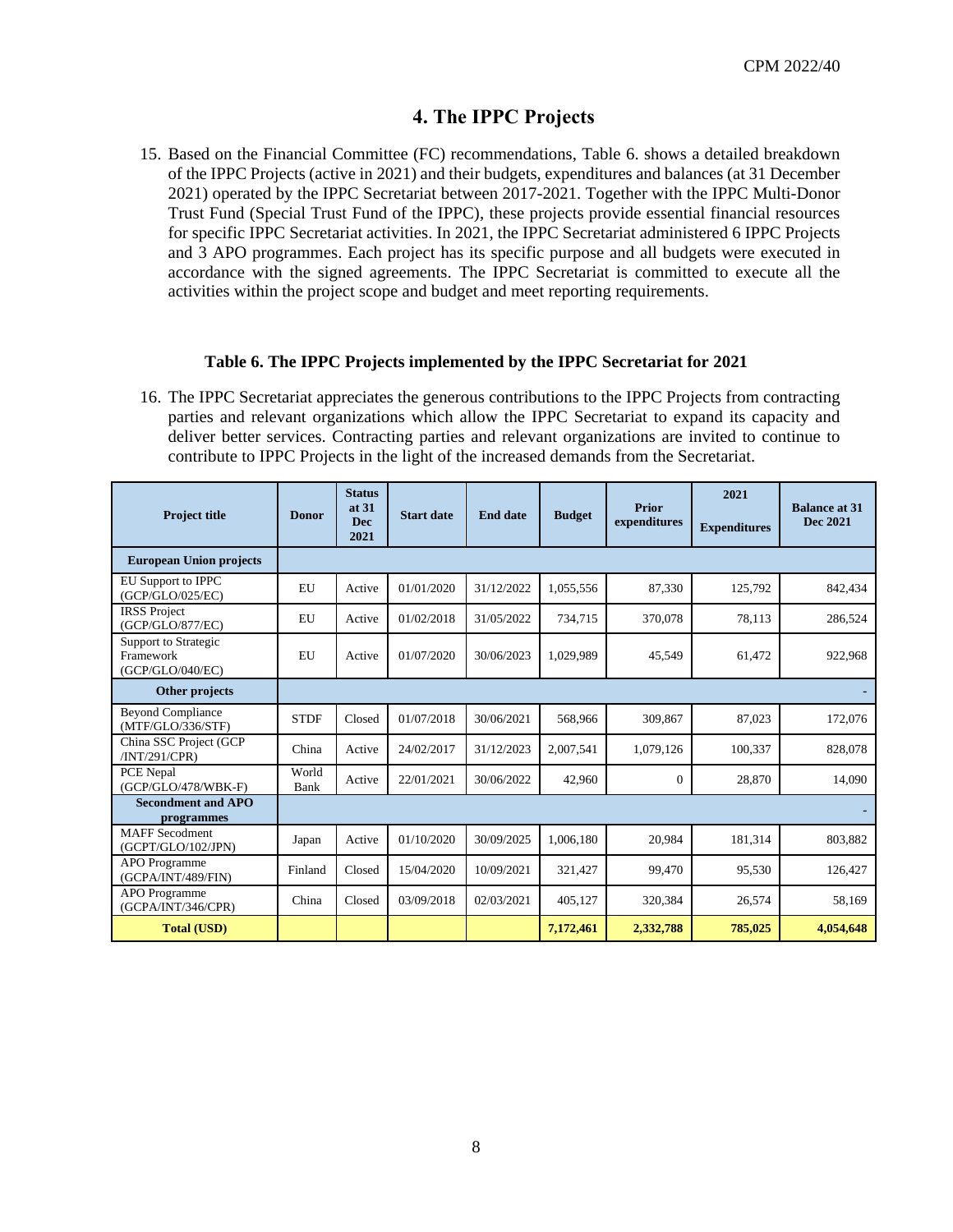# **5. The IPPC In-kind (non-financial) contributions**

#### **Table 7. The IPPC In-kind (non-financial) contributions provided to the IPPC Secretariat in 2021**

| <b>Contracting</b><br>parties and<br>organizations | <b>Activities</b><br>(work areas) | Types of contribution (staff time, meeting support)                                                                                                                                                                                                                                                  | <b>Estimated</b><br>amount in<br><b>USD</b> |
|----------------------------------------------------|-----------------------------------|------------------------------------------------------------------------------------------------------------------------------------------------------------------------------------------------------------------------------------------------------------------------------------------------------|---------------------------------------------|
| Antigua and<br><b>Barbuda</b>                      | <b>IPPC Network</b>               | Meeting support for the IPPC Regional Workshop for<br>the Caribbean                                                                                                                                                                                                                                  | 5,000                                       |
| <b>APPPC</b>                                       | <b>IPPC Network</b>               | Meeting support for the IPPC Regional Workshop for<br>Asia                                                                                                                                                                                                                                           | 5,000                                       |
| Australia                                          | Trade<br>Facilitation             | Staff time of two officers for ePhyto activities                                                                                                                                                                                                                                                     | 100,000                                     |
| <b>AU-IAPSC</b>                                    | <b>IPPC Network</b>               | Meeting support for the IPPC Regional Workshop for<br>Africa                                                                                                                                                                                                                                         | 5,000                                       |
| <b>Brazil</b>                                      | Standard<br>setting               | Standard Setting Unit (SSU) work on governance,<br>expert working groups, technical panel on diagnostic<br>protocols (TPDP), and some development agenda<br>items of the IPPC Strategic Framework. Also, to<br>support the IST on the CPM Focus Group on Climate<br>Change and Phytosanitary issues. | 160,000                                     |
| <b>CAHFSA</b>                                      | <b>IPPC Network</b>               | Meeting support for the IPPC Regional Workshop for<br>the Caribbean                                                                                                                                                                                                                                  | 5,000                                       |
| CAN                                                | <b>IPPC Network</b>               | Meeting support for the virtual IPPC Regional<br>Workshop for Latin America and translation of IPPC<br>regional workshop material into Spanish                                                                                                                                                       | 6,000                                       |
| Canada                                             | Trade<br>Facilitation             | Staff time for e-Commerce Coordinator (100%) for 12<br>months and associated travel for the officer                                                                                                                                                                                                  | 200,000                                     |
| China                                              | Trade<br>facilitation             | Staff time of one officer (25%) for ePhyto activities                                                                                                                                                                                                                                                | 25,000                                      |
|                                                    |                                   | Translation of eight IPPC guides in French                                                                                                                                                                                                                                                           | 10,000                                      |
| <b>COLEACP</b>                                     | Implementation<br>Facilitation    | Staff time to edit the training material for the e-<br>Learning courses on Pest Risk Analysis and Export<br>Certification                                                                                                                                                                            | 5,000                                       |
|                                                    |                                   | Staff time to develop the IT version of the e-Learning<br>courses                                                                                                                                                                                                                                    | 5,000                                       |
| Mexico                                             | <b>IPPC Network</b>               | Meeting support for the virtual IPPC Regional<br>Workshop for Latin America                                                                                                                                                                                                                          | 5,000                                       |
| <b>COSAVE</b>                                      | <b>IPPC Network</b>               | Meeting support for the virtual IPPC Regional<br>Workshop for Latin America                                                                                                                                                                                                                          | 5,000                                       |
| Egypt                                              | Trade<br>facilitation             | Staff time of one officer (25%) for ePhyto activities                                                                                                                                                                                                                                                | 25,000                                      |
| Chile                                              | Trade<br>facilitation             | Staff time of one officer (25%) for ePhyto activities                                                                                                                                                                                                                                                | 25,000                                      |
| <b>EPPO</b>                                        | <b>IPPC Network</b>               | Meeting support for the IPPC Regional Workshop for<br>Europe and Central Asia                                                                                                                                                                                                                        | 5,000                                       |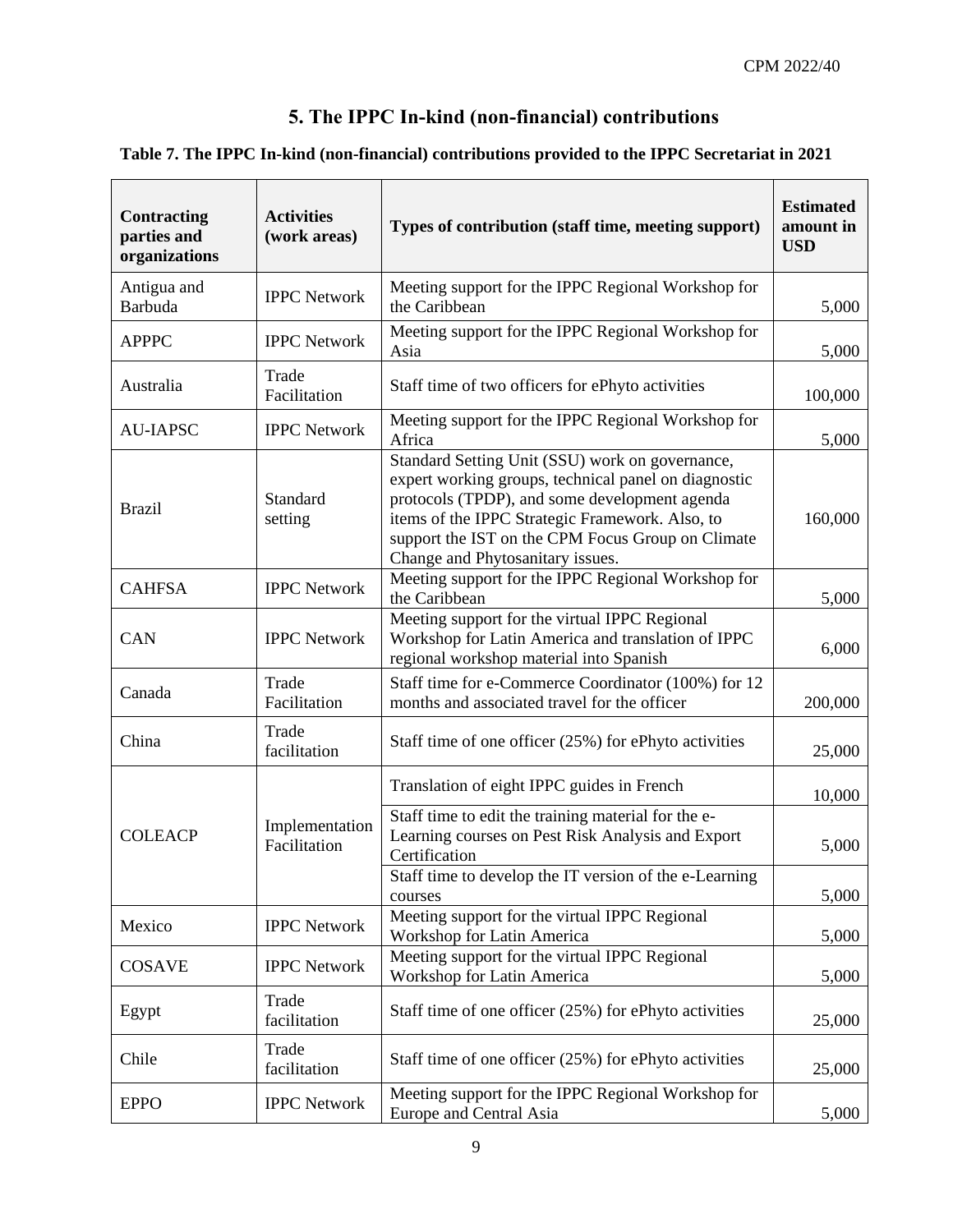| European<br>Commission                                  | Trade<br>facilitation          | Staff time of one officer (25%) for ePhyto activities                                                                          | 25,000  |
|---------------------------------------------------------|--------------------------------|--------------------------------------------------------------------------------------------------------------------------------|---------|
| FAO Kenya                                               | <b>IPPC Network</b>            | Meeting support for the IPPC Regional Workshop for<br>Africa                                                                   | 5,000   |
| FAO Regional<br>Office for Africa                       | <b>IPPC Network</b>            | Meeting support for the IPPC Regional Workshop for<br>Africa                                                                   | 5,000   |
| FAO Regional<br>Office for Europe                       | <b>IPPC Network</b>            | Meeting support for the IPPC Regional Workshop for<br>Europe and Central Asia                                                  | 5,000   |
| FAO Regional<br>Office for Near<br>East                 | <b>IPPC Network</b>            | Meeting support for the IPPC Regional Workshop for<br>the Near East and North Africa                                           | 5,000   |
| FAO Sub-<br><b>Regional Office</b><br>for the Caribbean | <b>IPPC Network</b>            | Meeting support for the IPPC Regional Workshop for<br>Caribbean                                                                | 5,000   |
| France                                                  | Implementation<br>Facilitation | Staff time of one officer from January to June (50%)<br>for Implementation Facilitation and ePhyto                             | 30,000  |
| Kenya                                                   | Trade<br>facilitation          | Staff time of one officer (25%) for ePhyto activities                                                                          | 25,000  |
|                                                         | <b>IPPC Network</b>            | Meeting support for the IPPC Regional Workshop for<br>Africa                                                                   |         |
| Lebanon                                                 | <b>IPPC Network</b>            | Meeting support for the IPPC Regional Workshop for<br>the Near East                                                            | 5,000   |
| Republic of<br>Moldova                                  | <b>IPPC Network</b>            | Meeting support for the IPPC Regional Workshop for<br>Europe and Central Asia                                                  | 5,000   |
| <b>OIRSA</b>                                            | <b>IPPC Network</b>            | Meeting support for the virtual IPPC Regional<br>Workshop for Latin America                                                    | 5,000   |
| <b>PPPO</b>                                             | <b>IPPC Network</b>            | Meeting support for the IPPC Regional Workshop for<br>the South West Pacific                                                   | 5,000   |
| Republic of Korea                                       | <b>IPPC Network</b>            | Meeting support for the IPPC Regional Workshop for<br>Asia                                                                     | 5,000   |
| <b>United States of</b>                                 | <b>IPPC Network</b>            | Staff time of one officer (100%) for one year<br>supporting governance, communication, IYPH<br>legacies and network activities | 160,000 |
| America                                                 | Trade<br>Facilitation          | Staff time of one officer (50%) for ePhyto activities                                                                          | 100,000 |
| <b>Total (USD)</b>                                      |                                |                                                                                                                                | 991,000 |

17. In 2021, IPPC Secretariat received approximately USD 990 thousand in In-kind contributions. Value of In-kind contributions is the best estimate of the costs incurred for the contributing donors.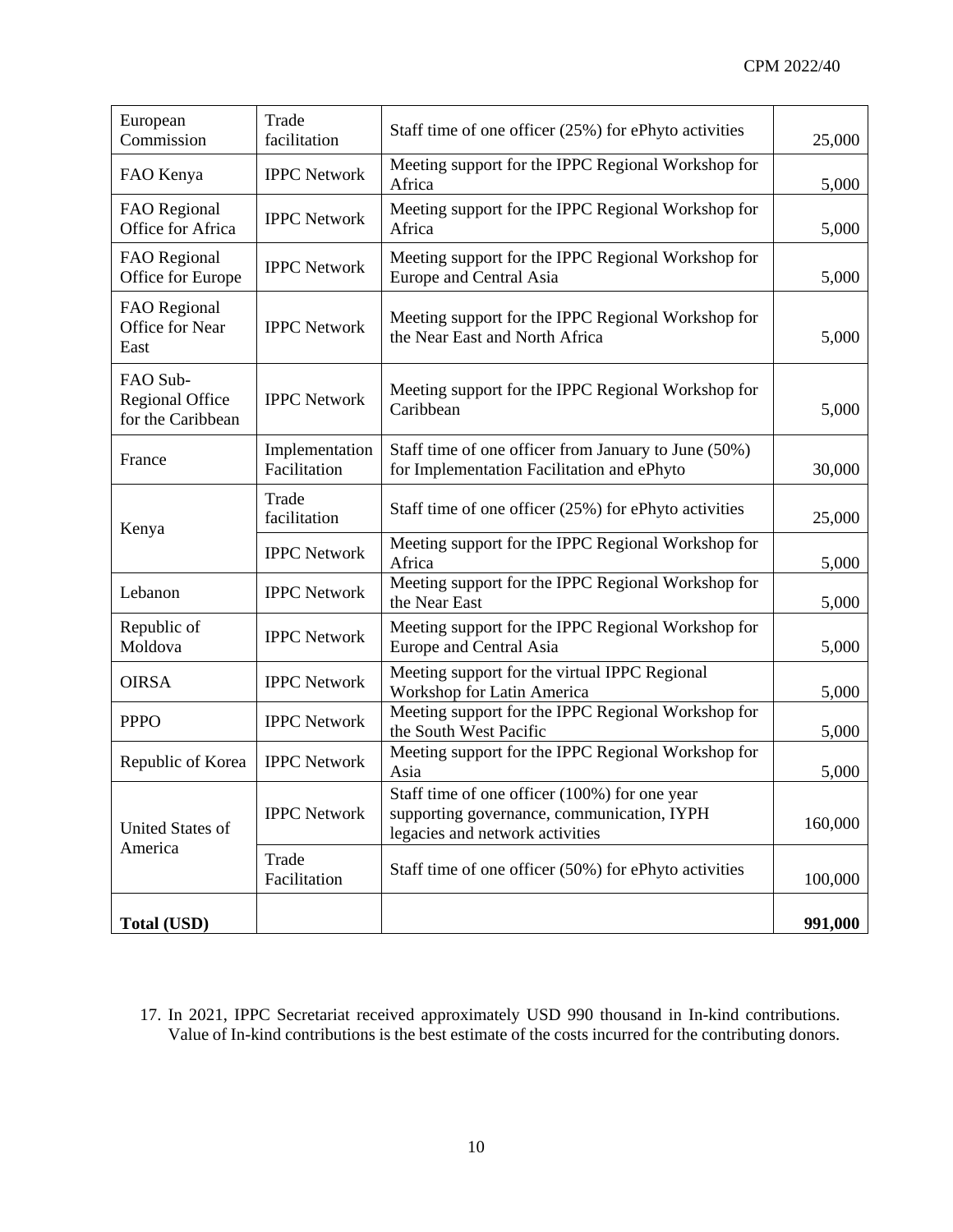### **6. IYPH contributions and expenditures**

18. As requested by a contracting party at CPM-14, Table 8. Shows detailed breakdown of contributions and expenditures in relation to IYPH for the period 2015-2021.

| <b>Contributions</b>                     | 2015-2017 | 2018    | 2019    | 2020    | 2021    |
|------------------------------------------|-----------|---------|---------|---------|---------|
| 1. Multi-Donor Trust Fund                | 167,227   | 80,000  | 404,909 | 220,937 |         |
| Australia                                |           |         | 17,495  |         |         |
| France                                   |           |         | 142,046 |         |         |
| Ireland                                  | 27,352    |         | 56,883  | 170,937 |         |
| International Seed Federation (ISF)      | 9,875     |         |         |         |         |
| Kenya                                    |           |         | 10,000  |         |         |
| Republic of Korea*                       | 60,000    | 50,000  | 98,485  | 50,000  |         |
| <b>USA/NAPPO</b>                         | 70,000    | 30,000  | 80,000  |         |         |
| United Kingdom**                         |           |         |         |         |         |
| 2. China (FAO-China project)             | 100,000   |         |         |         |         |
| <b>Total</b>                             | 267,227   | 80,000  | 404,909 | 220,937 |         |
| <b>Expenditures by Cost type</b>         | 2015-2017 | 2018    | 2019    | 2020    | 2021    |
| Professional and General service staff   |           |         |         | 111,479 | 71,695  |
| Consultants                              |           | 70,190  | 122,623 | 154,354 | 54,010  |
| Travel                                   | 34,521    | 29,979  | 22,085  | 700     |         |
| Contracts                                | 908       |         | 7,041   | 3,389   | 983     |
| GOE (translation, interpretation, other) | 5,797     | 7,821   | 3,236   | 19,269  | 32,408  |
| Other (FAO Support costs, other)         | 2,474     | 6,536   | 9,986   | 65,074  | 21,825  |
| <b>Total</b>                             | 43,700    | 114,526 | 164,971 | 354,265 | 180,921 |
| <b>Expenditures by IYPH Budget</b>       | 2015-2017 | 2018    | 2019    | 2020    | 2021    |
| Staff and non-staff human resources      |           | 74,401  | 67,095  | 196,061 | 76,212  |

**Table 8. Details on IYPH contributions and expenditures for the period 2015-2021**

*NB: For ease of reference, prior years (2015-2017) are grouped.*

*\*A portion of USD 40,162 from 2020 contribution moved to IPHC budget.*

*\*\* Full contribution of USD 77,586 from 2019 moved to IPHC budget.*

*\*\*\* As per IYPH SC decision, balance of USD 114,689 to be moved to IDPH and IPHC budgets.*

Meetings and events 37,555 31,778 25,483 5,811 28,292 Communication and advocacy 6,145 8,347 72,393 152,393 76,416 **Total 43,700 114,526 164,971 354,265 180,921** 

**Balance (USD)\*\*\* 223,527 189,001 428,939 295,611 114,689**